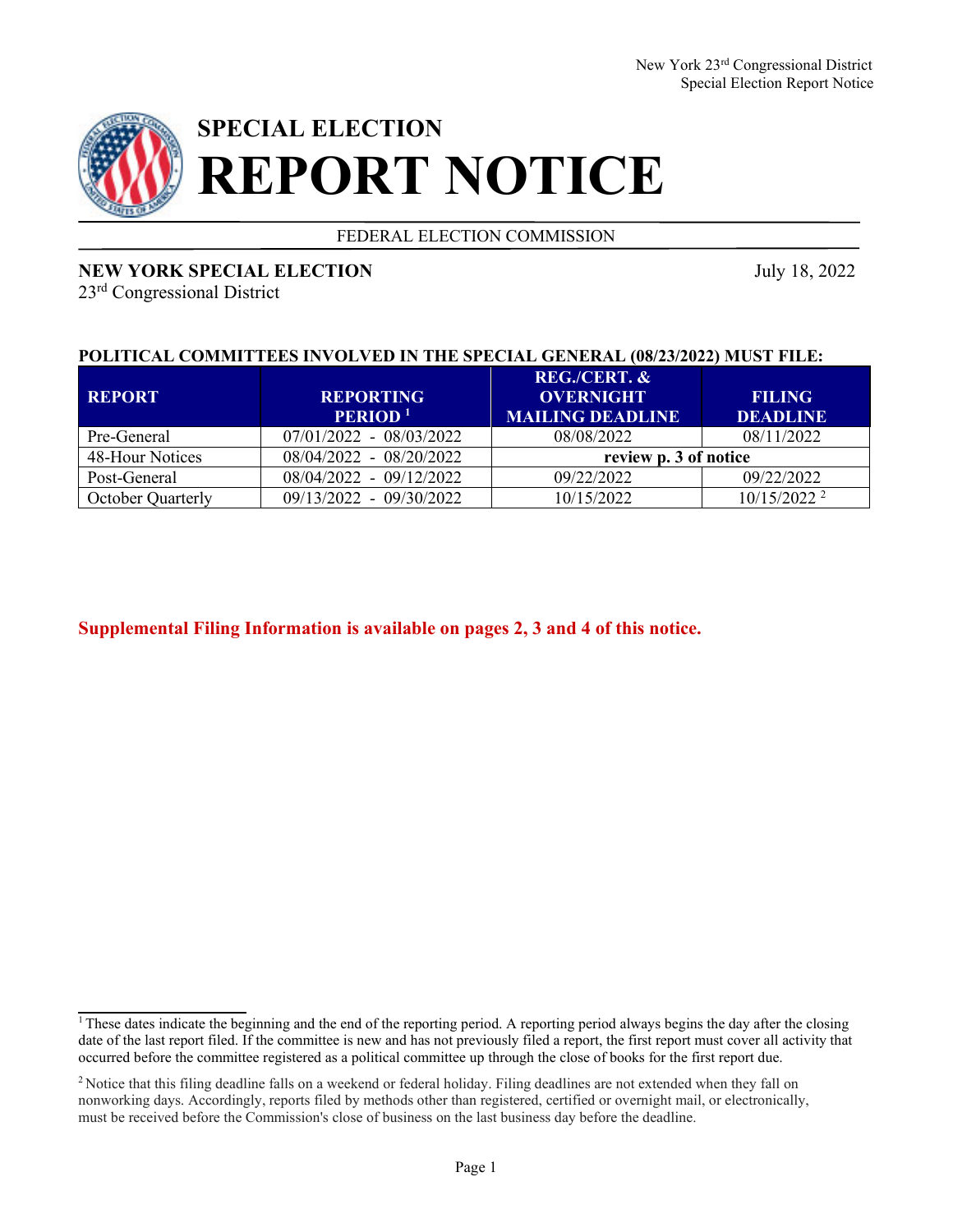## **SUPPLEMENTAL FILING INFORMATION**

#### **WHO MUST FILE**

## **Principal Campaign Committees**

Congressional candidates<sup>3</sup> (including unopposed candidates and candidates whose names do not appear on the ballot) who seek election in the special election must file the above reports and notices.4 Before a committee can stop filing with the FEC, it must file a termination report with the Commission. *See* 11 CFR 102.3. Committees must continue to file reports until the Commission notifies them in writing that their termination report has been accepted. *See* 11 CFR 116.7(d).

#### **Unauthorized Committees – Political Action Committees (PACs) and Party Committees**

PACs and party committees not filing monthly are subject to special election reporting if they make previously undisclosed contributions or expenditures in connection with a special election by the close of books of the applicable report(s). *See* 11 CFR 104.5(c), (h). For more information, consult the *Federal Register* Notice on the FEC website at www.fec.gov/help-candidates-andcommittees/dates-and-deadlines/.

## **METHODS OF FILING REPORTS**

#### **Electronic Filing**

Reports filed electronically must be received and validated by the Commission by 11:59 p.m. Eastern Time on the filing deadline. For additional information, call the Electronic Filing Office at (800) 424-9530 or (202) 694-1642 or visit our website at www.fec.gov/helpcandidates-and-committees/filing-reports/electronic-filing/.

Under the Commission's mandatory electronic filing regulations, political committees that receive contributions or make expenditures in excess of \$50,000 in a calendar year, or that have reason to expect to do so, must file all reports and statements with the FEC electronically. Other political committees may voluntarily file electronically; however, any entity that files electronically, whether required to do so or not, must comply with the electronic filing rules. *See* 11 CFR 104.18.

#### **Special Note for Paper Filers**

Despite the resumption of limited mail operations at the FEC, the processing of campaign finance reports filed on paper may be delayed. As a result, paper filers may receive non-filer notices during this time. Nevertheless, filers should continue to file their reports on time. For more information on FEC operations visit our website at www.fec.gov/resources/cmscontent/documents/status-of-fec-operations.pdf.

<sup>&</sup>lt;sup>3</sup> Generally, an individual becomes a candidate for Federal office (and thus triggers registration and reporting obligations) when his or her campaign exceeds \$5,000 in either contributions received or expenditures made. If the campaign has not exceeded the \$5,000 threshold, it is not required to file reports. *See* 11 CFR 100.3(a).

<sup>4</sup> If a candidate has more than one authorized committee, the principal campaign committee must also file a consolidated report on Form 3Z.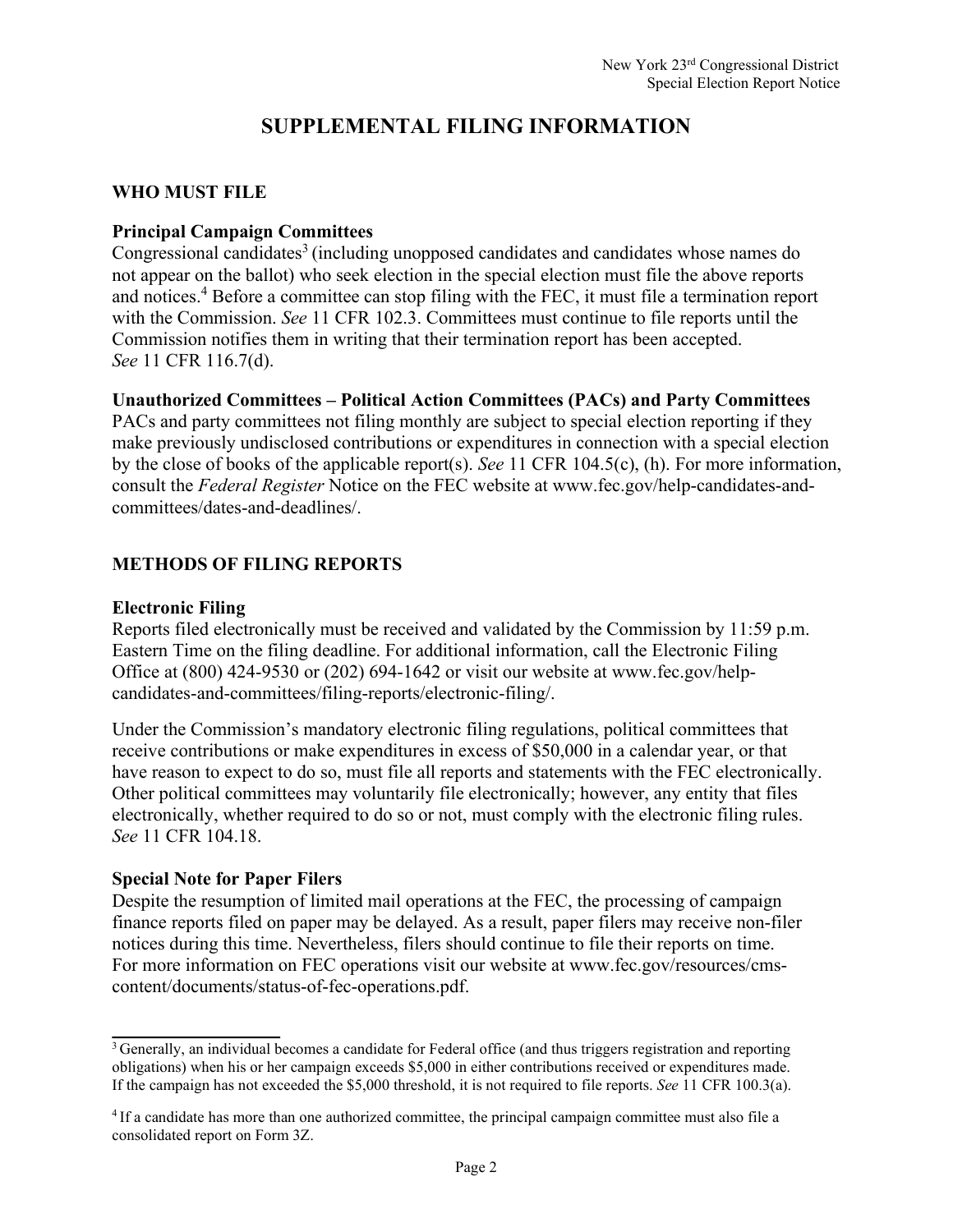## **Registered & Certified Mail**

Pre-election reports sent by registered or certified mail must be postmarked on or before the mailing deadline to be considered timely filed; other reports must be postmarked by the filing deadline. *See* 52 U.S.C. §§ 30104(a)(2)(A)(i), (a)(4)(A)(ii), (a)(5);11 CFR 100.19(b)(1); 104.5(a)(2), (e). A committee sending its reports by certified or registered mail should keep its mailing receipt with the U.S. Postal Service (USPS) postmark as proof of mailing because the USPS does not keep complete records of items sent by certified or registered mail. 11 CFR 104.5(i).

## **Overnight Mail**

Reports filed via overnight mail will be considered timely filed if the report is received by the delivery service on or before the mailing deadline. "Overnight mail" includes Priority or Priority Express Mail having a delivery confirmation, or an overnight delivery service with which the report is scheduled for next business day delivery and is recorded in the service's online tracking system. *See* 11 CFR 100.19(b)(1), 104.5(a)(2), (e).

## **Other Means of Filing**

Reports filed by any other means—including first class mail—must be received by the FEC before the Commission's close of business on the prescribed filing date. (If the deadline falls on a weekend or federal holiday, such filers should plan accordingly and file reports by the close of business on the last business day before the filing deadline). *See* 11 CFR 100.19(b)(2), 104.5(e). Reports submitted by first-class mail will be considered filed when actually received by Commission staff, subject to delays resulting from the agency's limited mail processing. The Commission is not accepting courier deliveries at this time. The FEC does not have statutory authority to extend filing deadlines, but it may choose not to pursue administrative fines against filers prevented from filing by reasonably unforeseen circumstances beyond their control.

Paper forms are available for downloading and printing on the FEC website at www.fec.gov/help-candidates-and-committees/forms/.

## **48-HOUR NOTICES ON CONTRIBUTIONS**

The principal campaign committee must file notices if any authorized committees of the candidate receive any contribution **(including in-kind gifts or advances of goods or services; loans from the candidate or other non-bank sources; and guarantees or endorsements of bank loans to the candidate or committee)** of \$1,000 or more per source, during the period of August 4 through August 20, 2022.

The notices, which may be filed using Form 6, or a letter containing the same information, must reach the FEC within 48 hours of the committee's receipt of the contribution(s). **Campaign committees that file electronically MUST submit their 48-Hour Notices electronically.** *See* 11 CFR 104.5(f). For more information, visit the FEC website at www.fec.gov/help-candidates-and-committees/forms/. Candidates faxing 48-Hour Notices should transmit them to the FEC at (202) 219-0174.